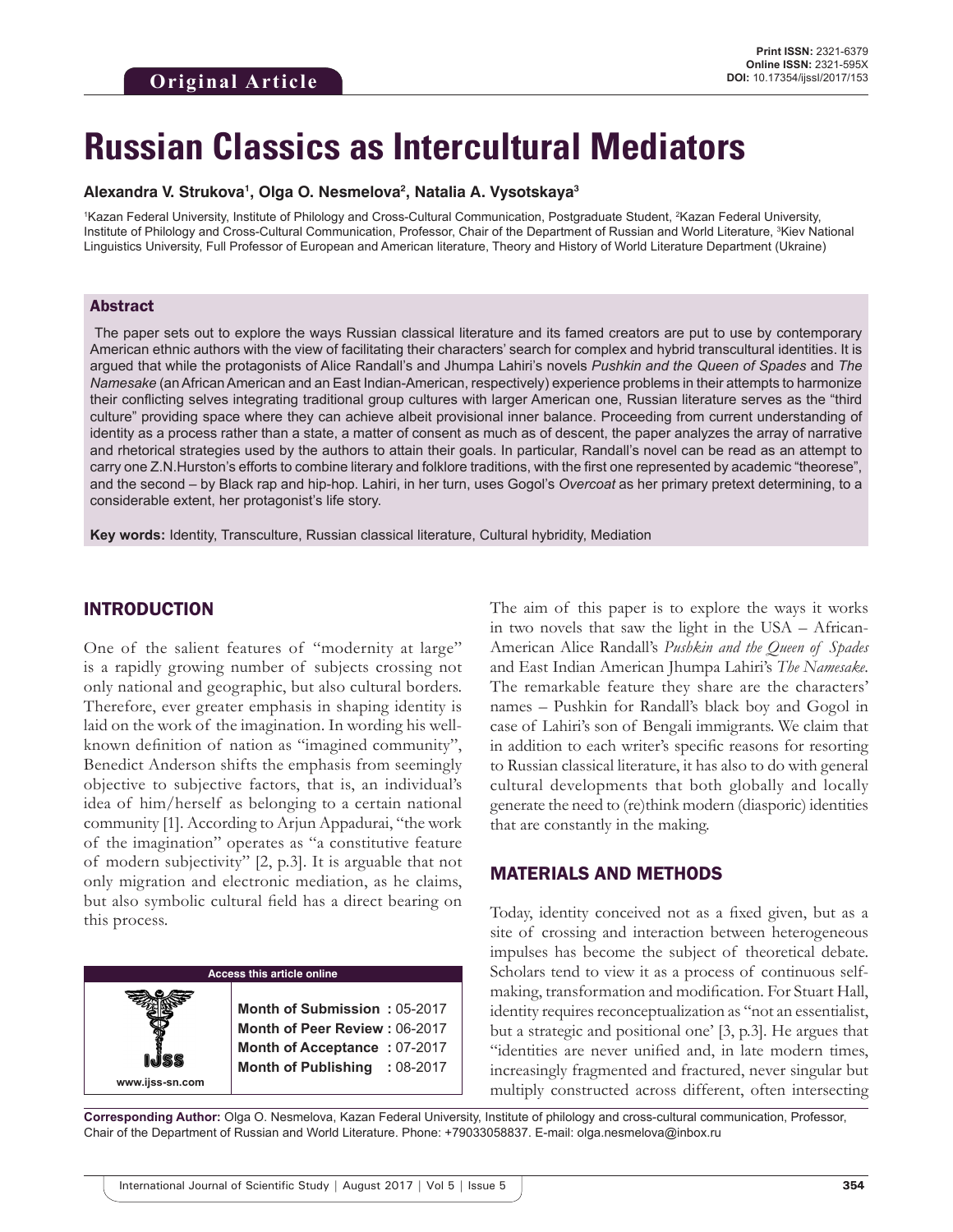and antagonistic, discourses, practices and positions" [Ibid., p.4].

A convincing case is currently made for a need "to reconceptualize American literature and culture as itself radically comparative, hybrid and transnational in its origins, constitution and dynamics <.>" [4, p. 589]. The problem is how to do this without canceling or neutralizing the Other's difference, "thereby confirming the dominant culture's right "to define other cultural identities [5, p. 14]).

When applied to literature, this approach can be exemplified by Werner Sollors' predilection for "transethnic reading" that shifts into focus the interaction and interpenetration between various social and cultural groups and texts [6, p. 152]. Satya Mohanty questions the otherness of the other, and postulates "rational agency" as one possible common platform where we all meet [7, p. 8]. D. T. Goldberg also chooses to foreground heterogeneity stating that "the point of instituting renewable multicultural conditions is to facilitate and promote incorporative heterogeneity through hybrid interaction and the production of hybrid effect" [8, p.30]. While the theoretical debate is under way, the fiction experiments with its own resources in producing hybrid complexities.

# RESULTS

The analysis has demonstrated that Pushkin X and Gogol Ganguli represent genuine "heroes of our times" in terms of incarnating productive hybridity, with heterogeneous cultural components forming fluid and movable modern identities. It is remarkable that it was classical Russian literature with its traditional aura of humanism that was chosen as the zone of encounter/reconciliation of remote and largely dissimilar cultures and as a potent constituent in shaping a global identity

# **DISCUSSION**

If there is one present-day text boldly positioning the idea of hybridity at its core, Alice Randall's *Pushkin and the Queen of Spades* is just it. The writer seems determined to transcend as many boundaries as possible in her quest for productive and healthy mixture. The narrator expresses her decision to "claim the low and the high and let them be wed" [9, p.225]. Similar "wedding" is envisioned for other antinomies, too – Black and white, younger and older generations, current academic "theorese" and street poetry, America and Russia, reality and textuality, inside and outside. It is along these vectors that some of the borders are located that the protagonist/narrator is crossing, and some of the gaps she is filling. This process propels the

story of a Black university professor of Russian literature whose son, a famous football player appropriately named Pushkin X, is about to marry a Russian strip dancer. The first person non-linear narration told from Windsor Armstrong's perspective moves forward in bits and pieces obeying the logic not of chronology, but of memory and free association. At the end, Windsor, at first fiercely antagonistic to her son's choice, has changed enough to be reconciled to it – and to her own past.

The book is lavishly intertextual, with the allusions coming not only from African American culture (these are numerous including Z. N. Hurston, W. DuBois, R. Ellison, P.L.Dunbar), but canonical Western culture, too – Chaucer, Dickens, Virginia Woolf etc.). The novel might be read as an attempt, like so much of Z.N.Hurston's writings, to wed literary and folk traditions, literary being here the academic metalanguage of contemporary theory, and the folk – rap and hip-hop. Rich, often unusual imagery, daring metaphors materializing abstract notions and puns further enhance the affinity with Zora, as well as the use of similar symbols. Windsor's story is ostensibly "written" – the narrator even metanarratively reflects over her genre – "What is this thing I am writing: a prayer, a pleading, an explication of the text of my life?" [Ibid., p.157]. However, its written status is belied by characteristics of a speakerly text (language, syntax, and style), with even the first sentence going "I want to say it, too".

As to Pushkin, the protagonist's ability to empathize with the 19<sup>th</sup> c. Russian poet is amazing. Her insightful remarks about his work create an imaginative space between their very disparate worlds. She seems to know Pushkin intimately, with the knowledge only obtained through love. She chooses him as the ultimate model of hyperintellectual black person, draws constant analogies between Pushkin and herself, as if trying on various circumstances of his life and works. In doing so, she merges symbols, myths and idioms from Russian literature/history and African American folk tradition. Of special import is her use of Pushkin's *Queen of Spades*: she interprets the epigraph to the story – "There are seven words in the first line of the tale.I remembered them because they seemed the annotation of my life: "The Queen of Spades signifies secret ill will." To read the story was to have literature announce the deal life had dealt me. Lena was my queen of spades, the Queen of Spades was my mother. I read and reread the line. Spades are black people, people like Spady and me. Signify is what a black person, particularly, a black woman, does to communicate: "Don't be signifying at me". I didn't need to wait till Skip Gates wrote "The Signifying Monkey" to know this. I knew this. "Signify" was not a white word in my circle. It was a sharp black woman's word. It was a word I had all but forgotten until Pushkin, in translation, called it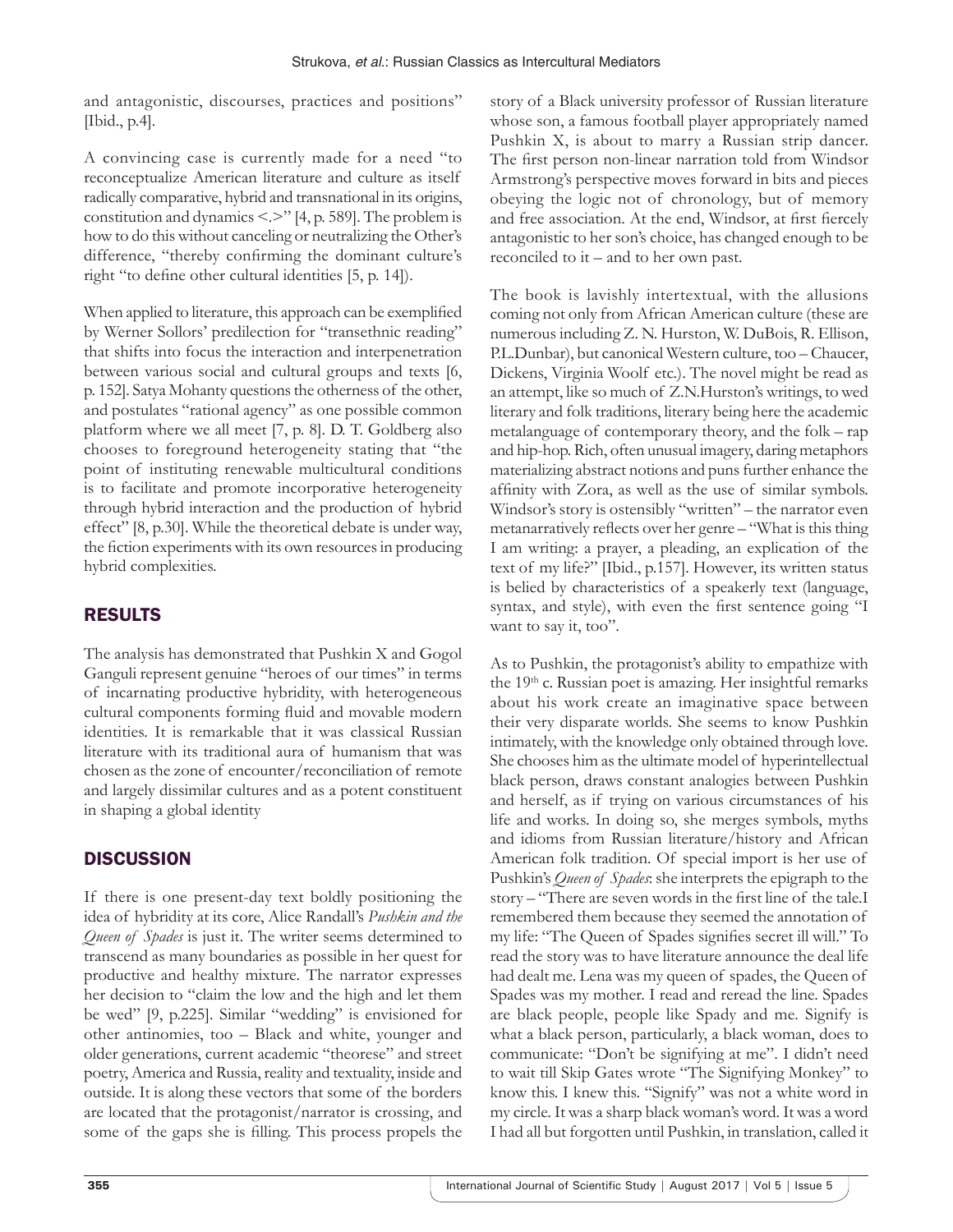back to me. Something was signifying to me" [Ibid., p.187]. At the end of the story, when her son and Tanya are happily married, the narrator announces that "the queen of spades is trumped by hearts" – a pun signifying that "one must trust love, if one will trust in anything at all".

In her "long march" towards a modified identity the narrator proceeds from its current understanding not as a fixed essence to be dug out like a golden nugget, but as, in Stuart Hall's words, "becoming" rather than "being", something "multiply constructed across different, often intersecting and antagonistic, discourses, practices and positions"[2, p.4], and it refers primarily to her racial assumptions. Windsor has long accepted her father's racist language as a "girdle of protective gold" serving to take her safe through life in racism-infected America; "I who have been poisoned and revived, am grateful to his racist signs, lies and attitudes" [9, p.107]. Her family history and her own story made her think of racial relations as having to do primarily with power. Eventually, however, she renounces the discourse of purity for the sake of "hybridity, impurity, intermingling. and mongrelization", to use Salman Rushdie's words. It occurs to her that "racism has more to do with beauty than with power, and everything to do with a refusal to see, a refusal to recognize, a refusal to be beautiful" [Ibid., p.126]. Her conclusion that "race is not everything", as well as shifting the focus from "a drop of blood" to "the stories you know, the sounds you feel" is in tune with Anthony Appiah's consideration of racial identity as only one implement in "a tool kit of options" made available by one's culture and society to choose from in the course of ongoing identity formation, "a matter of choice as well as heritage" [10, p.96].

In Randall's novel, "Pushkin" used as the protagonist's son's first name operated as only one of the textual codes expressing the need to transcend racial limits for the sake of universal human dimension in the course of self-building.

Unlike this model, in Jhumpa Lahiri's text it is the ontological category of "name" that becomes the focus of convergence for a whole bunch of issues pertaining to second generation immigrant consciousness. In *The Namesake* name functions as the metaphor for cultural dislocation; differences in naming traditions in Bengal and the USA graphically visualize the cultural gap between nations. The name in the novel is inseparable from an individual's essential characteristics revitalizing archaic notion of its sacred function – far from being a random combination of sounds, the name bears profound spiritual meaning since in mythological world picture it is identical/ homological to the named object.

The authors' narrative strategies differ, too: Lahiri's text follows linear structure of traditional Bildungsroman covering temporally the last third of the past century. Lahiri's style is marked by simplicity, attention to details, intimacy. The narrative's traditional nature stresses its kinship to the  $19<sup>th</sup>$  c. realistic fiction which, as it is easy to guess, is intentional bringing to life the shadow of one of its most brilliant exponents.

So, the question is why the first-born of the Bengali engineer Ashoka Ganguli and his wife Ashima who became Americans in late 1960s "could not be given any other name" (a quotation from Gogol's *Overcoat* used as epigraph to the novel). On the one hand, the choice of the name is a mediated result of globalization causing the dispersion even of those ethnic groups, which even today are deeply entrenched in traditional life styles. The clash of cultures finds its expression in mutual misunderstanding between fresh immigrants and maternity home staff; for the latter the simplest way out would be naming the boy after some relative. This proposal, though, horrifies the parents: "This sign of respect in America and Europe, this symbol of heritage and lineage, would be ridiculed in India. Within Bengali families, individual names are sacred, inviolable. They are not meant to be inherited or shared" [11, p.28]. Hence, multiple cultural differences between Euro-American and Indian world spaces repeatedly referred to in the novel find singular metaphoric expression in the category of name. Its key function is borne out by the protagonist's meditations: "Living with a pet name and a good name, in a place where such distinctions do not exist – surely that was emblematic of the greatest confusion of all" [Ibid., p.118].

Still, why Gogol? Here the novel's second leitmotif comes into play – the East Indians' infatuation with classical Russian literature. Not only the titles, but also allusions to *The Karamazov Brothers* and *Fathers and Sons*, *War and Peace* and *Anna Karenina* abound in the pages. In the context of this paper, the fact worth noting is the popularity in India of "little man" character borrowed primarily from Russian literature. Another explanation, on the plot level, is that during a railway accident in India Gogol's volume pressed to the character's father's bosom saved his life.

Further twists and turns of the character's relations with his name mark different stages in his self-definition, in particular, his vacillations between the acceptance of all things American (clothes, food, cultural icons, behavioral patterns) attended by negation of all things Indian, and his return, albeit partial, to traditional cultural practices. Lahiri's subtleness in dealing with self-identification issue manifests itself in not giving preference to either of binary oppositions. According to the author, facile recipes of "getting back to the roots" promoted by some ethnic writers as a panacea from cultural indeterminacy are hardly